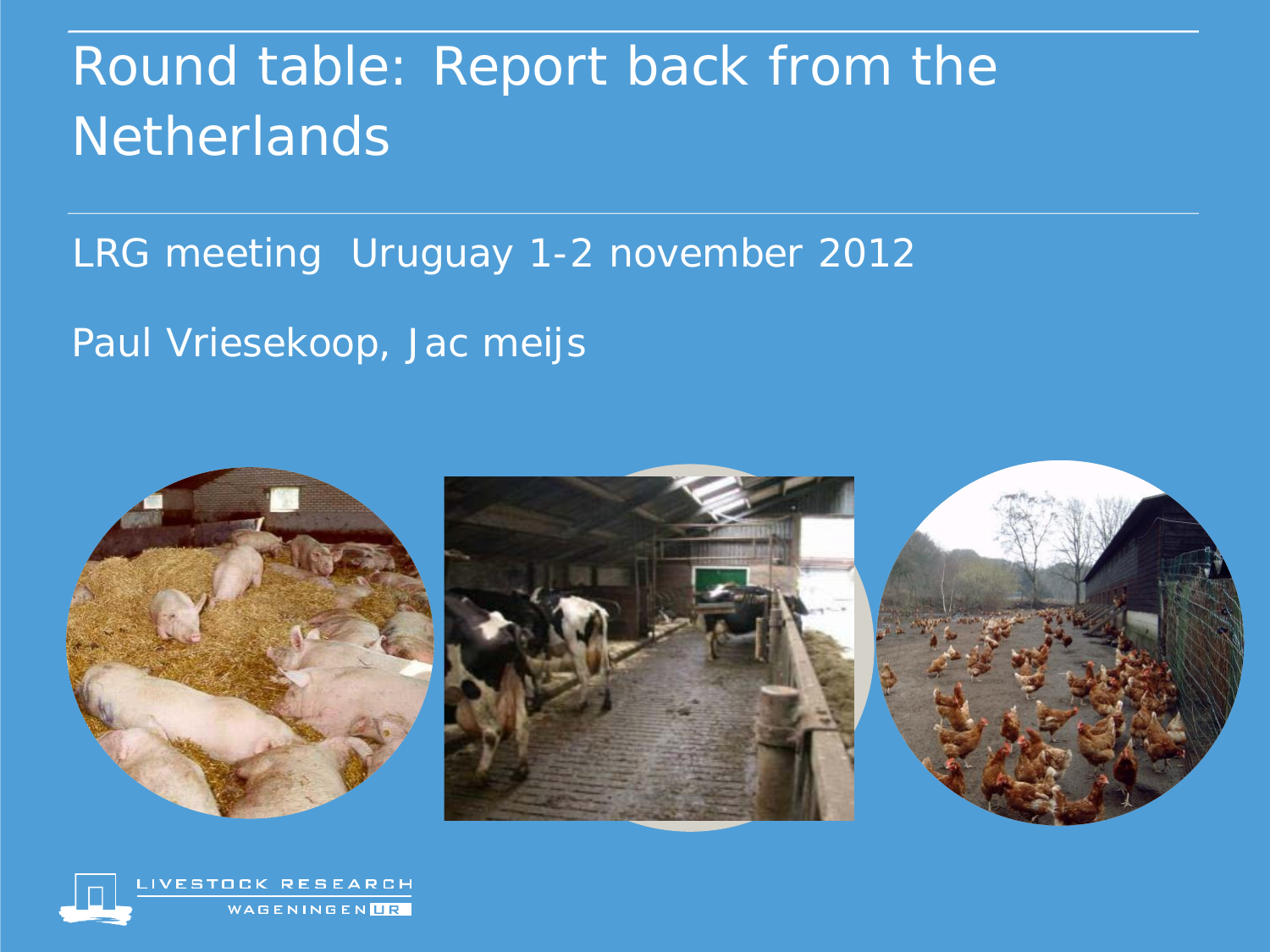1 Current and planned projects; division as with networks

**Manure management** 

**Animal nutrition** 

Genetics and genomics

System integration and on-farm application

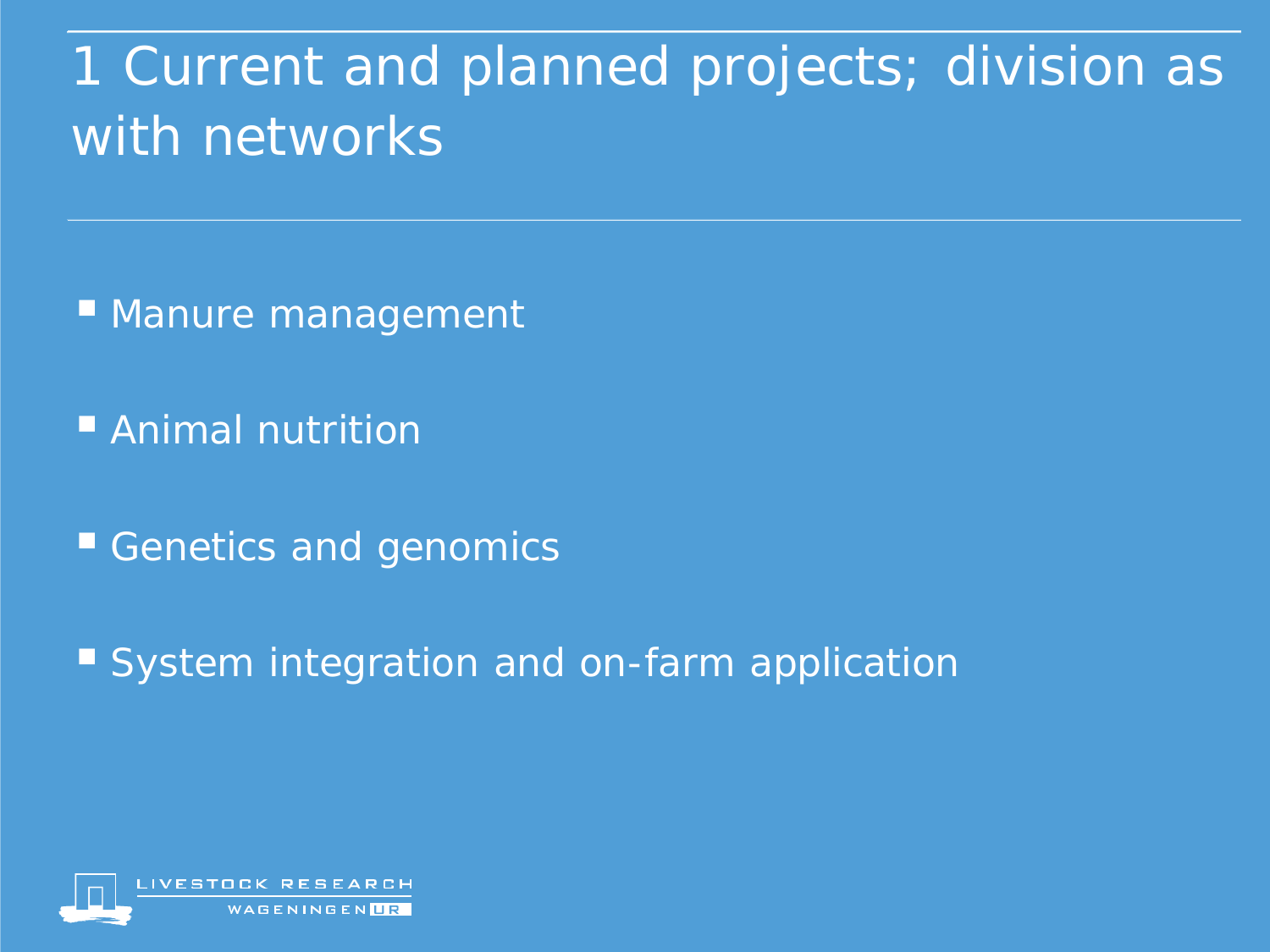#### Manure management

 $\blacksquare$  NL specific N<sub>2</sub>O emission factors following the application of manure (type, method, season)

**Monitoring GHG emissions from big manure treatment** installations

 $\blacksquare$  NL specific CH<sub>4</sub> and N<sub>2</sub>O emission factors for livestock housing systems? Of afgerond?

**Manure management improvement program** ; see collaboration opportunities

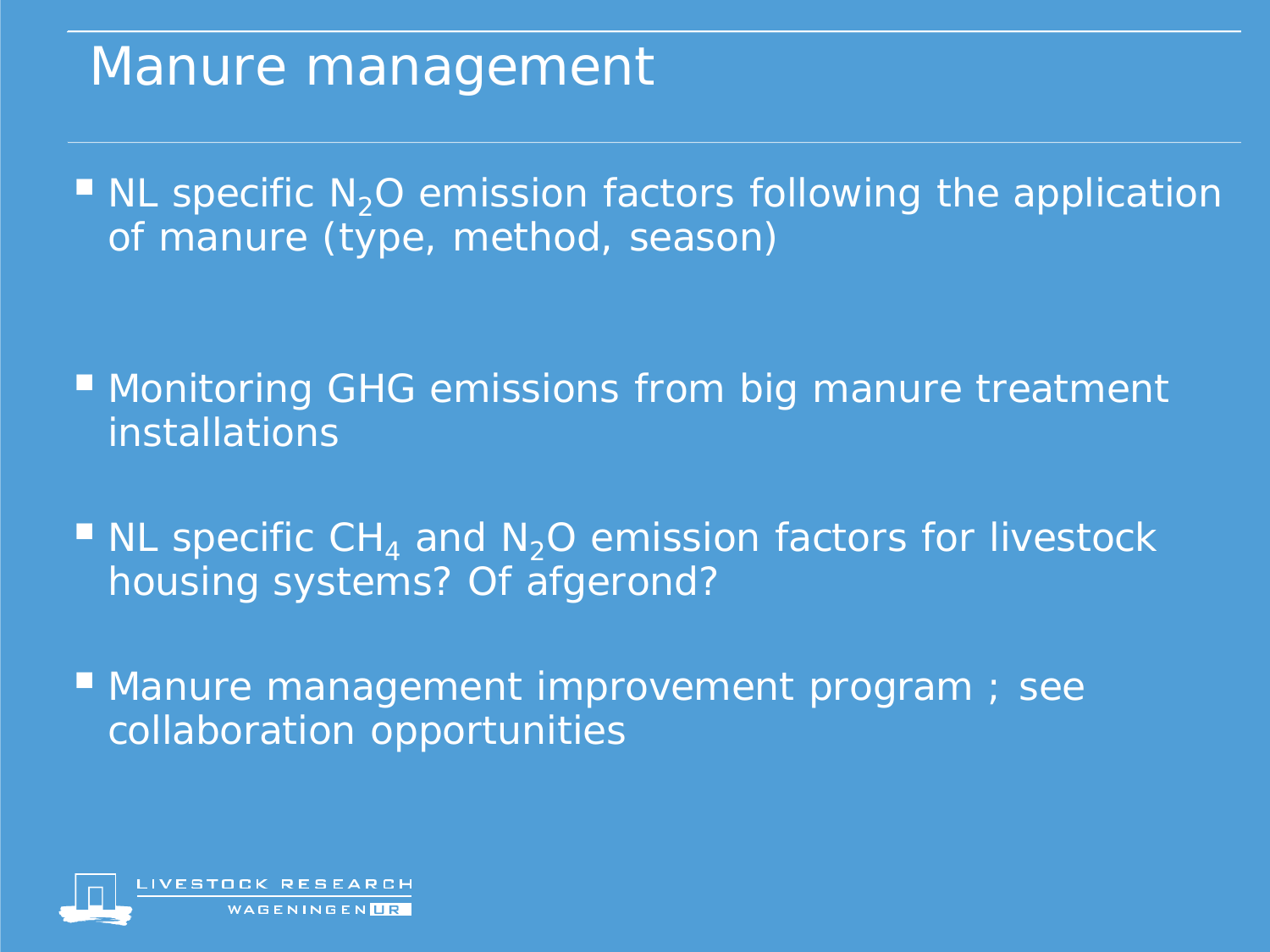# Animal nutrition

**Public /private/partnership: Feed 4 food** 

**Program Low emission feed;** 

Methane emissions dairy cattle:mode of action nutritional measures Methane inhibitors additives vivo Mitigating GHG in practice dairy cattle

Carbon feedprint

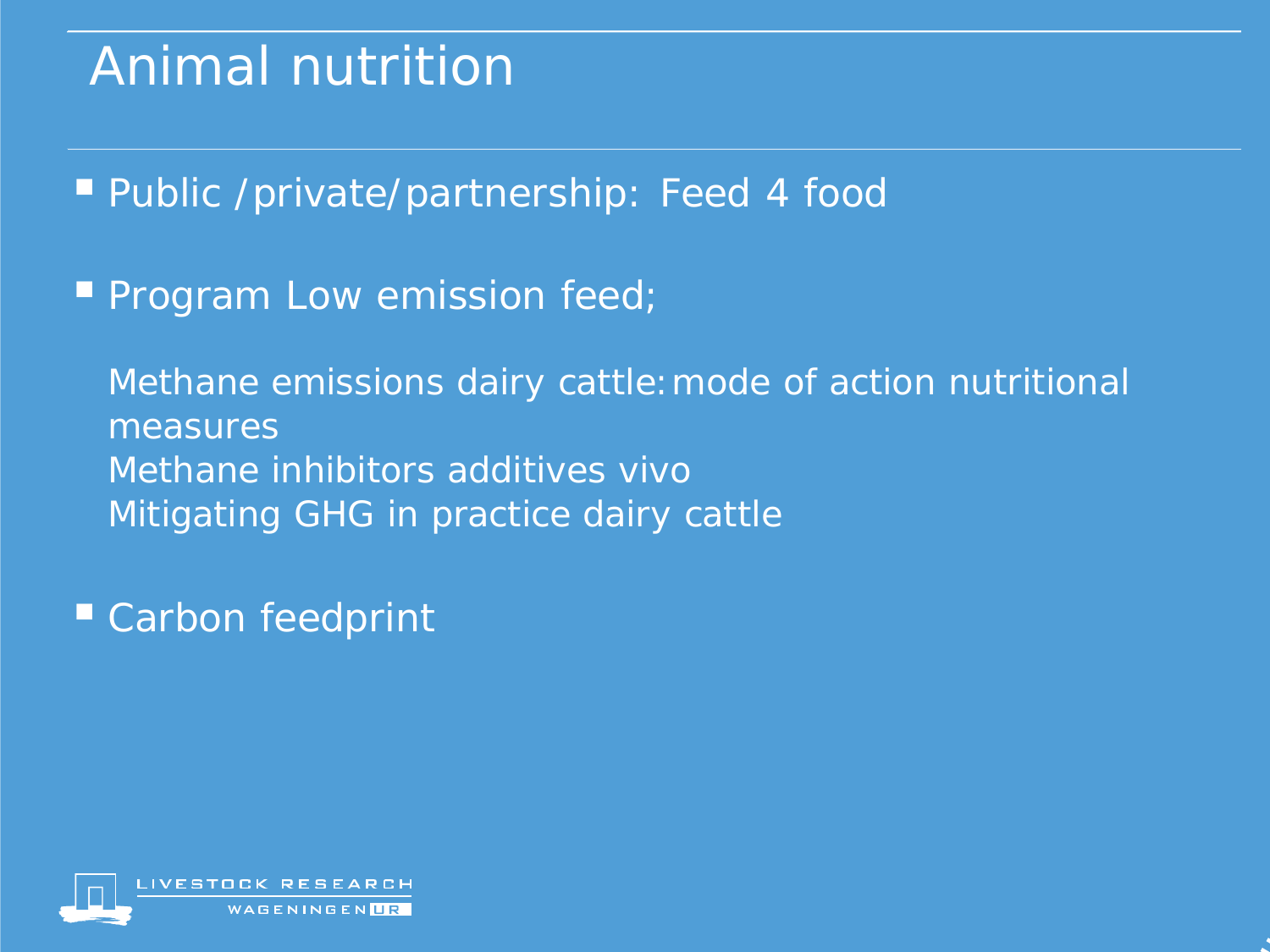# Genetics and genomics

public/private/partnership: Breed 4 food

- **Improving resource use efficiency in cattle, pigs, poultry**
- **Evaluating effect of breeding using LCA**
- **New traits for feed efficiency** (10.000 cows feed intake, CH4 production)

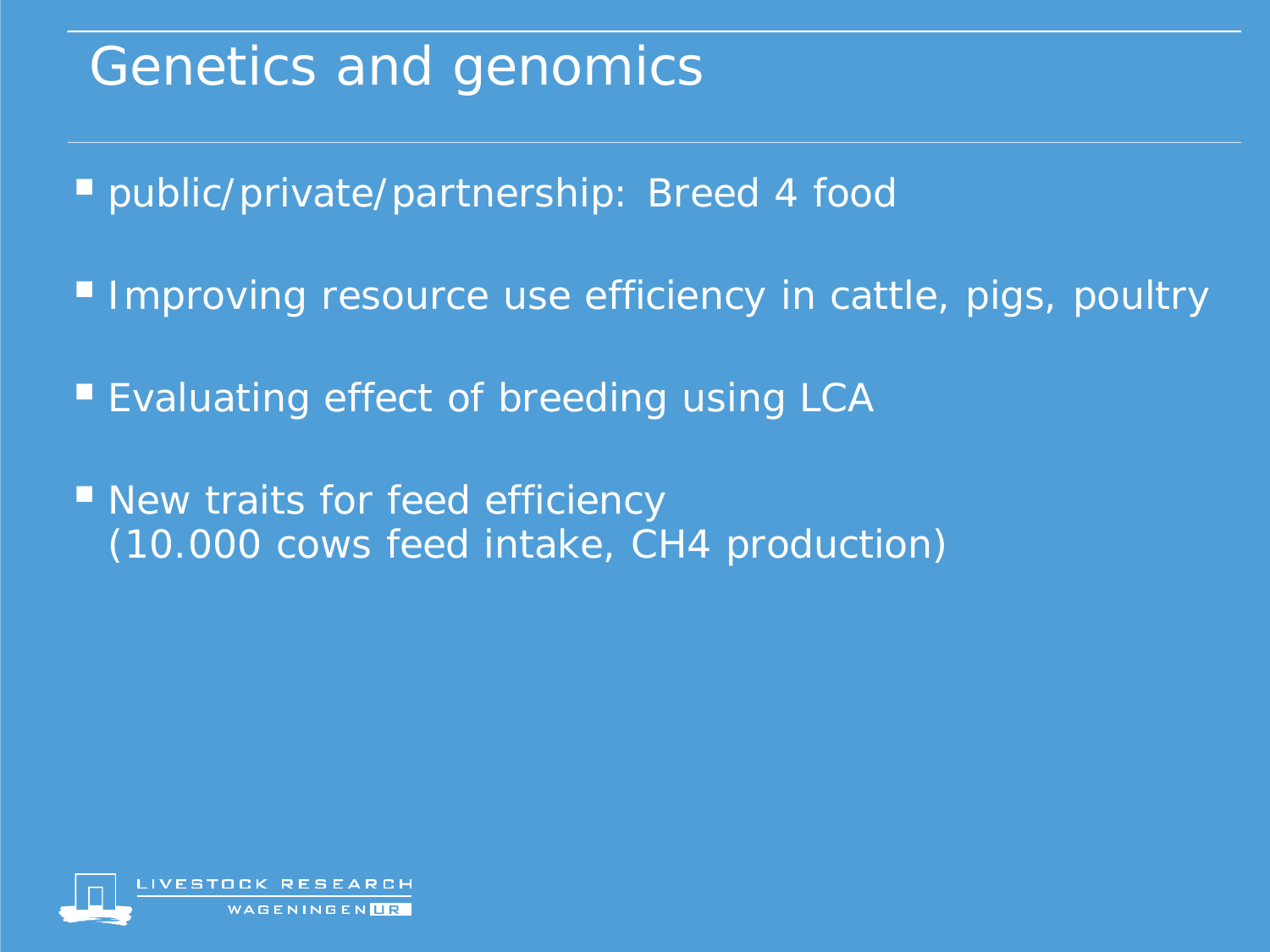# System integration and on-farm application

■ Animal Change FP7-EU

Cows and Oppertunities; dairy cattle farms; see newsletter LRG

**Farmers & Climate** crops, pigs and poultry farms

**Macsur JPI-FACCE** 

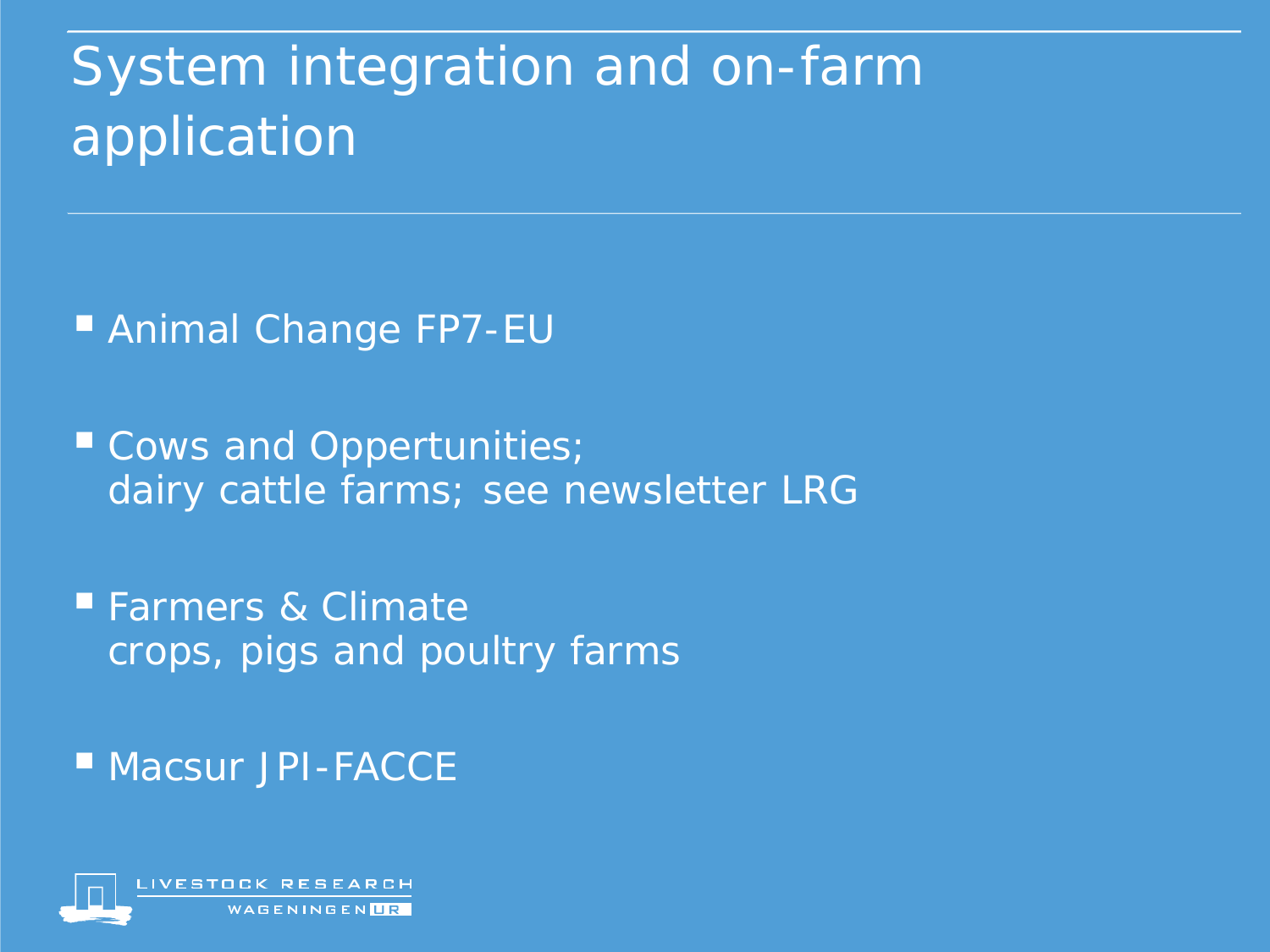### 2 Proposal for international cooperation

- **Manure Management Group (MMG) reporting tomorrow**
- Workshop in Rome September together with FAO Livestock dialogue
- **Decided to start new program: Manure Management** Improvement Program
- **Members of MMG participate; invitation to you to join**

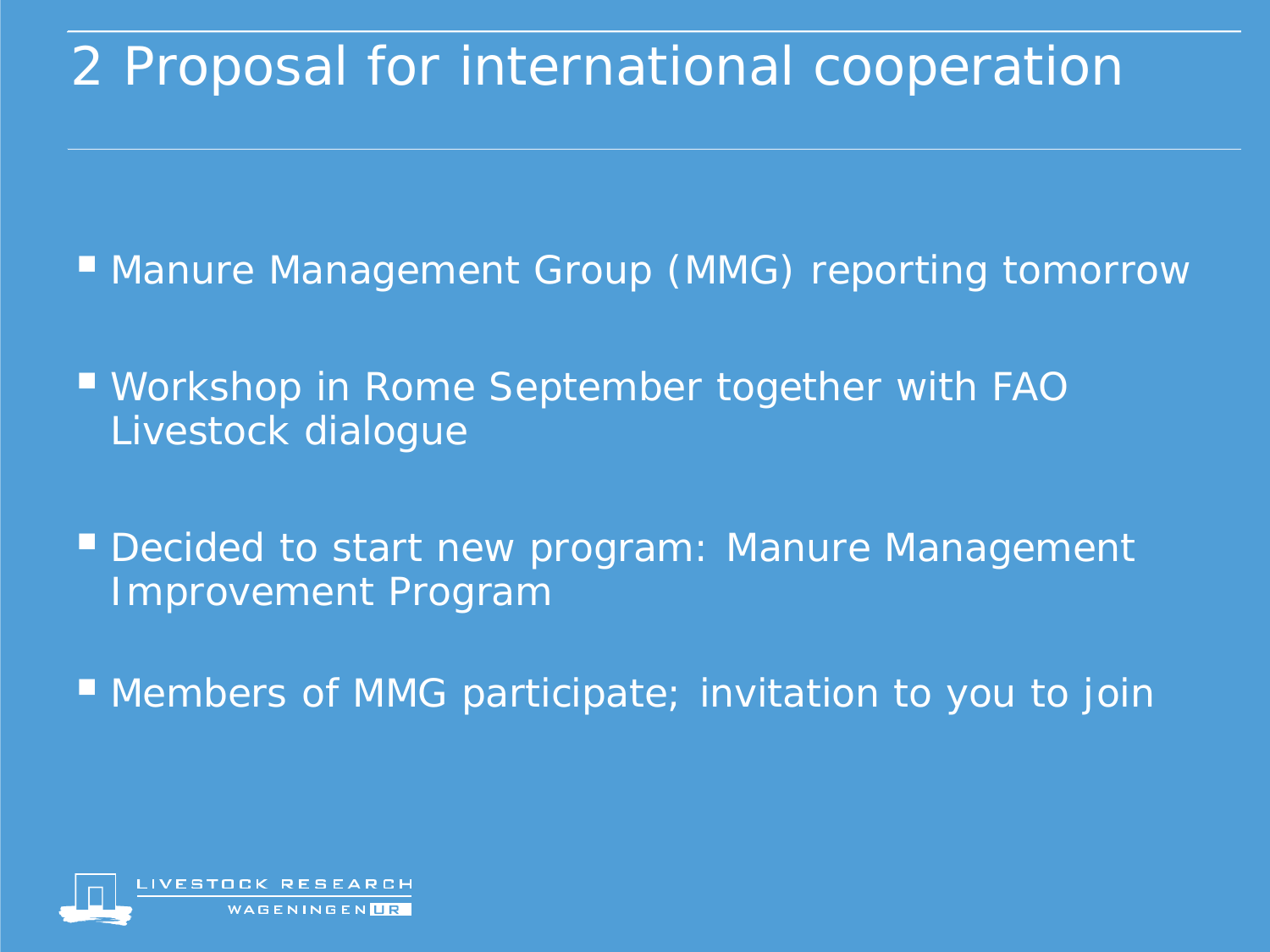#### Manure management improvement program

#### Strategic goal

- Improved manure management (storage and application) to improve food security and reduce environmental impacts
- **Operational goals** 
	- Inventory of current manure management and technical options for improvement
	- Action plans for public private cooperation
	- Improved knowledge of stakeholders on manure management

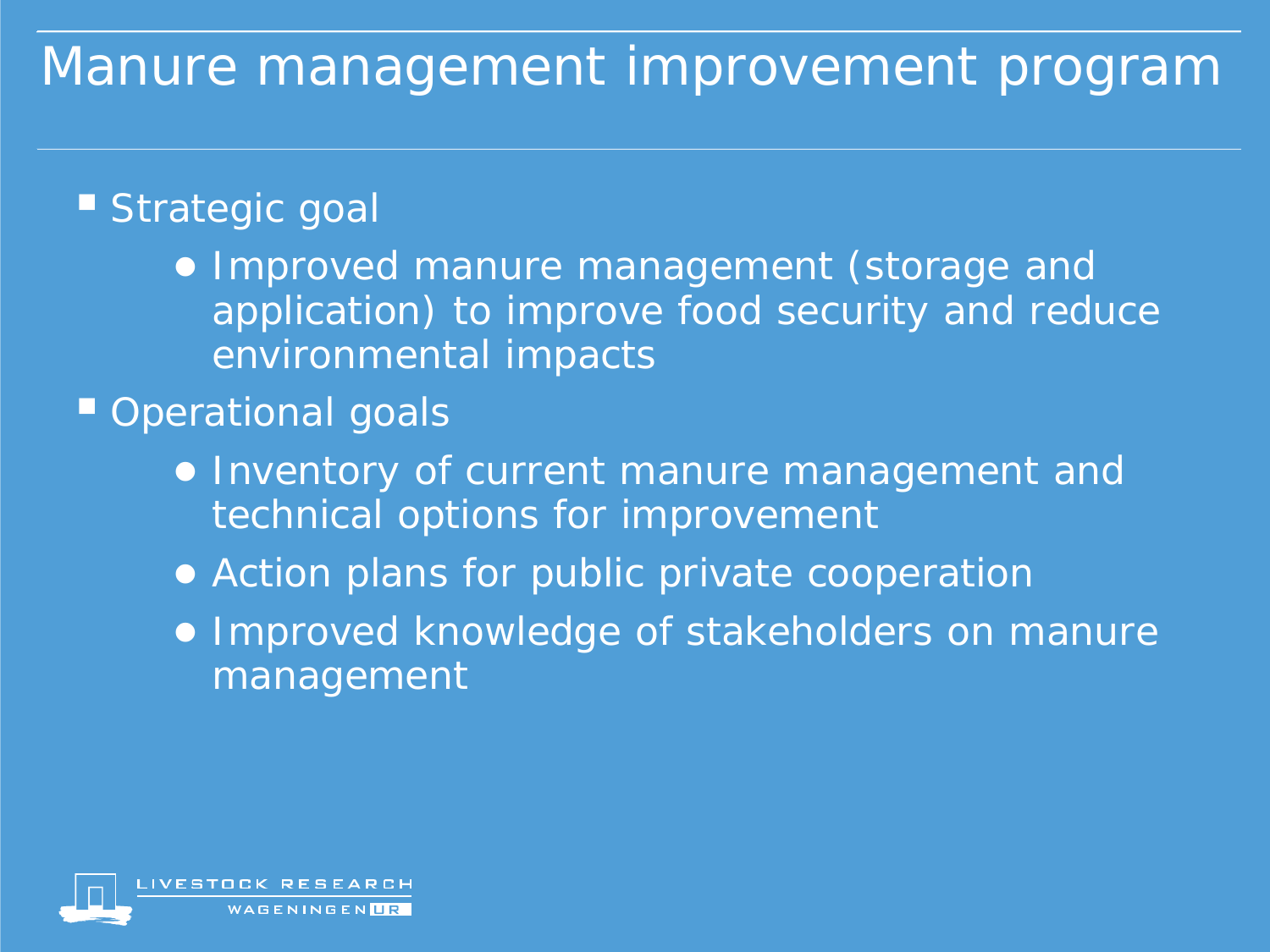### Knowledge: the manure kiosk (a service project)

#### **Inventory of**

- Manure management practices in the field (mapping in GIS)
- Policies and institutional frameworks (literature, mapping)
- Current projects and technology (literature)

■ Match supply and demand ■ Capacity building